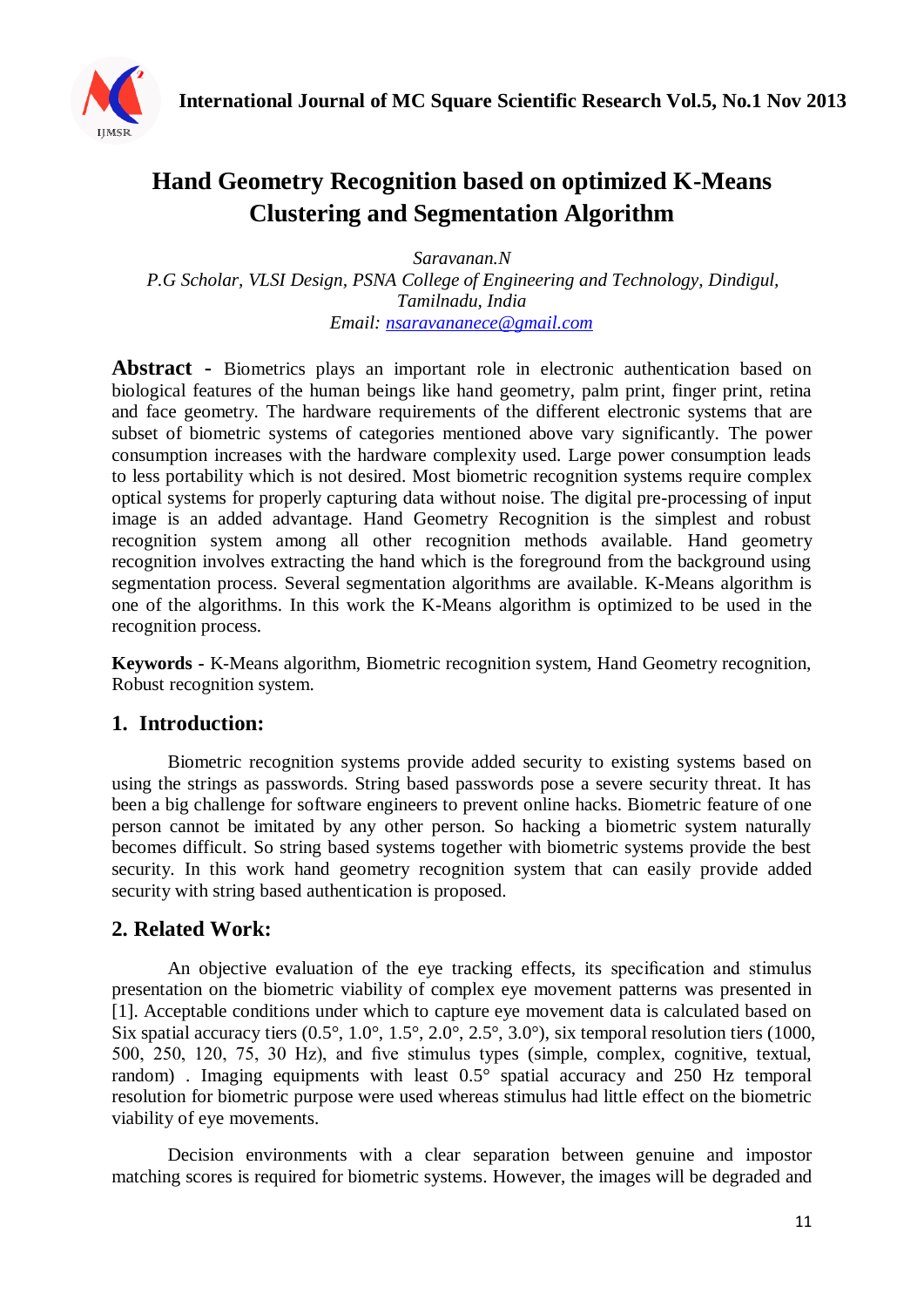

# **International Journal of MC Square Scientific Research Vol.5, No.1 Nov 2013**

the decision environments poorly separated in certain biometric applications. An indexing/retrieval method for degraded images operating at the code level, making it compatible with different feature encoding strategies is described in [2]. The position in an nary tree determined gallery codes are decomposed at multiple scales according to their most reliable components at each scale. The multiscale centroids are used to penalize paths in the tree during retrieval. The traversal up to the last branch is done only for the last level. When compared with related strategies, themethod particularly in the performance range most important for biometrics (hit rates >0.95) outperforms them on degraded data. The number of enrolled identities above which indexing is computationally cheaper than an exhaustive search is determined.

Hardware provides secure storage mechanisms or hardware acceleration and the algorithms are run using a software [3]. While developing application, the implications of a biometric identifier is severe for the application provider and perhaps even more so for the end user. A retinal image or other biometric feature can be replaced whereas a fingerprint or retinal image cannot be replaced. When designing applications for biometric purposes several factors are to be taken into account.

## **3. K-Means Clustering Algorithm:**

The K-Means clustering algorithm groups the pixels in the input image into k categories based on the intensity values of the pixels. Initially k centroids are chosen for each cluster. An arbitrary data point whose value is more near to the centroid of a particular cluster than the centroid of any other cluster is categorized into the cluster with minimum difference between the pixel value and centroid of the two. The choice of a centroid is chosen such that all the centroids are at a maximum possible distance from each other. The choice of a particular value of centroid is highly ambiguous. The algorithm can be optimized to get the optimized K-Means clustering algorim.

## **4. Optimized K-Means Clustering Algorithm:**

The proposed optimized K-Means clustering algorithm optimized to find proper centroids of the cluster is shown in the flowchart in Figure 1.The algorithm is very similar to K-Means clustering algorithm except the fact that Eigen Values are computed for the matrix. The Eigen value can be considered as a multidimensional vector which is a point in the multidimensional imaginary plane. When the transformation matrix is multiplied by Eigen Vector the centroids move away in such a way that all the centroids are as far as possible. The K-Means algorithm is run using the computed centroids. Since the centroids are precomputed strategically rather than choosing arbitrary assignments as initial values the K-Means algorithm converges quickly and runs faster. The segmentation is also fairly good.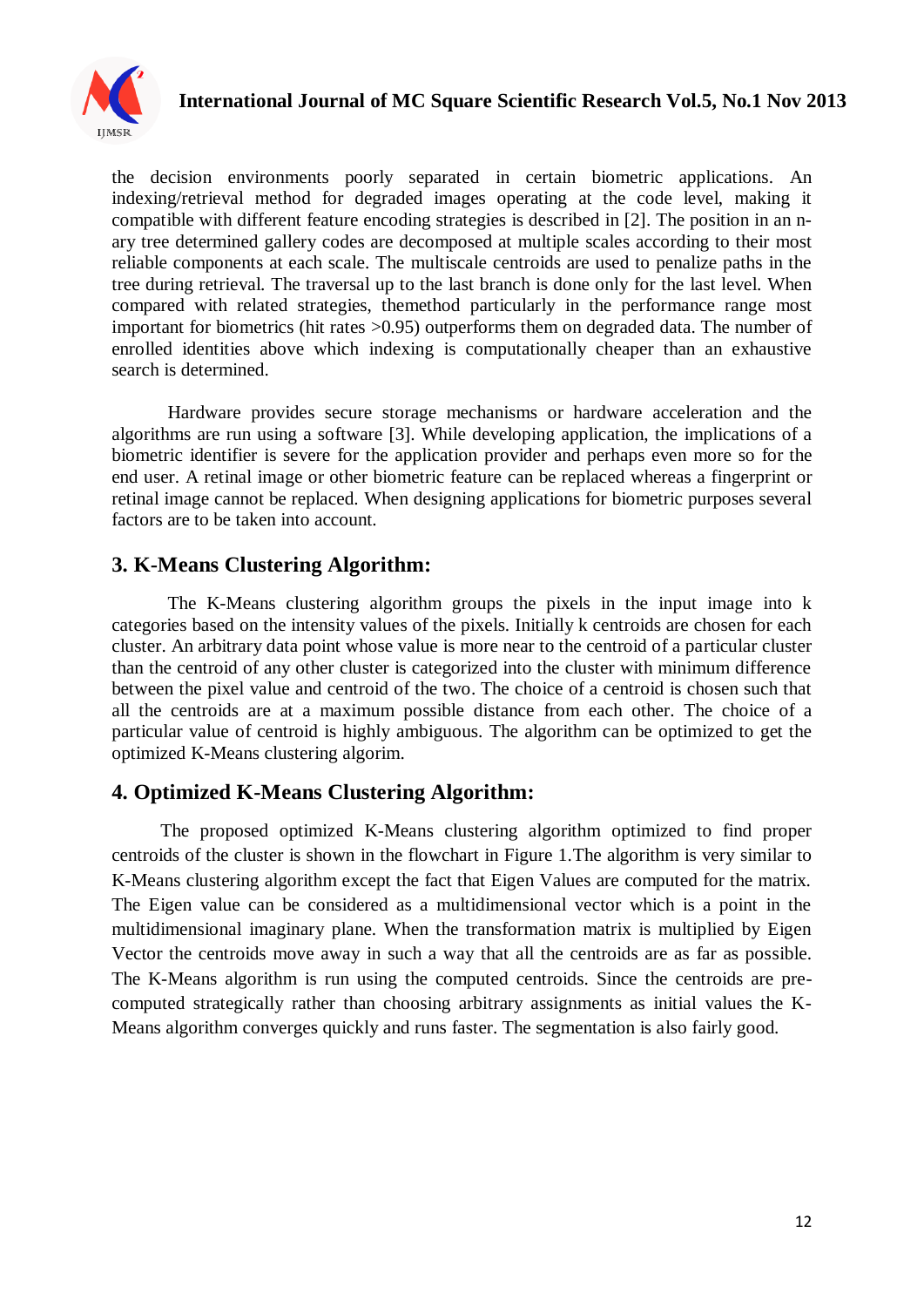





#### **Figure 1 Flow Chart of the proposed Optimized K-Means Clustering Algorithm**

#### **5. Simulation Results:**

 The simulation result of the proposed algorithm is shown in Figure 2. The simulation time is estimated on the Pentium Dual-Core CPU operating at 2.80 GHz, with a RAM of 3 GB in a machine with x86 architecture.